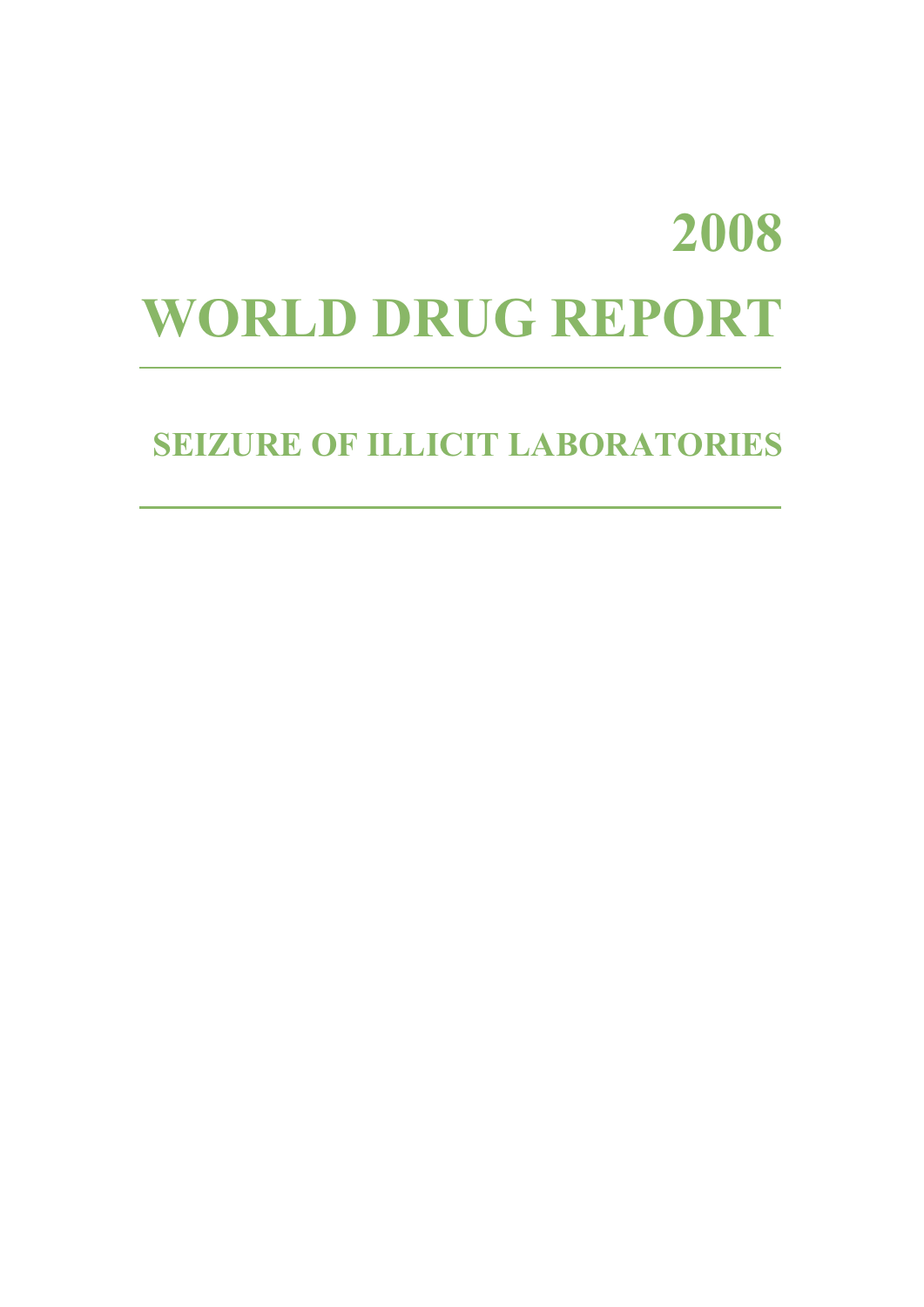\*Remark: For convenience, an attempt was made to group the reported estimates by drug categories. However, due to inconsistencies no overall analysis of the data is shown. Where available, 2006 data is reported. Numbers are presented as reported and should be interpreted with caution.

| Country or Territory Year      | Name of drug seized                         | Number of laboratories (annual production capacity**) | Source |
|--------------------------------|---------------------------------------------|-------------------------------------------------------|--------|
|                                |                                             | <b>COMBINED AMPHETAMINE, METHAMPHETAMINE GROUP</b>    |        |
| <b>Europe</b>                  |                                             |                                                       |        |
| West & Central Europe          |                                             |                                                       |        |
| Sweden                         | 2006 Amphetamine,<br>methamphetamine        | 1 Lab.                                                |        |
| Subtotal West & Central Europe |                                             | 1 Lab.                                                |        |
| <b>Total Europe</b>            |                                             | 1 Lab.                                                |        |
|                                | Combined amphetamine, methamphetamine group | 1 Lab.                                                |        |
|                                |                                             | <b>AMPHETAMINE GROUP</b>                              |        |
| <b>Americas</b>                |                                             |                                                       |        |
| North America                  |                                             |                                                       |        |
| <b>USA</b>                     | 2005 Amphetamine                            | 9 Lab.                                                |        |
|                                | 2006 Amphetamine                            | 29 Lab.                                               |        |
| Subtotal North America         |                                             | 38 Lab.                                               |        |
| <b>Total Americas</b>          |                                             | 38 Lab.                                               |        |
| Asia                           |                                             |                                                       |        |
| South Asia                     |                                             |                                                       |        |
| India                          | 2006 Amphetamine                            | 3 Lab.                                                |        |
| Subtotal South Asia            |                                             | 3 Lab.                                                |        |
| <b>Total Asia</b>              |                                             | 3 Lab.                                                |        |
| <b>Europe</b>                  |                                             |                                                       |        |
| East Europe                    |                                             |                                                       |        |
| <b>Belarus</b>                 | 2005 Amphetamine                            | 1 Lab.                                                |        |
| Russian<br>Federation          | 2005 Amphetamine                            | 108 Lab.(2.042 kg)                                    |        |
|                                | 2006 Amphetamine                            | 79 Lab.(0.143 kg)                                     |        |
| Subtotal East Europe           |                                             | 188 Lab.                                              |        |
| Southeast Europe               |                                             |                                                       |        |
| <b>Bulgaria</b>                | 2006 Amphetamine                            | 3 Lab.                                                |        |
| <b>Turkey</b>                  | 2006 Captagon                               | 12 Lab.                                               |        |
| Subtotal Southeast Europe      |                                             | 15 Lab.                                               |        |
| West & Central Europe          |                                             |                                                       |        |
| Belgium                        | 2005 Amphetamine                            | 6 Lab.                                                |        |
|                                | 2006 Amphetamine                            | 2 Lab.                                                |        |
| Denmark                        | 2006 Amphetamine                            | 1 Lab.                                                |        |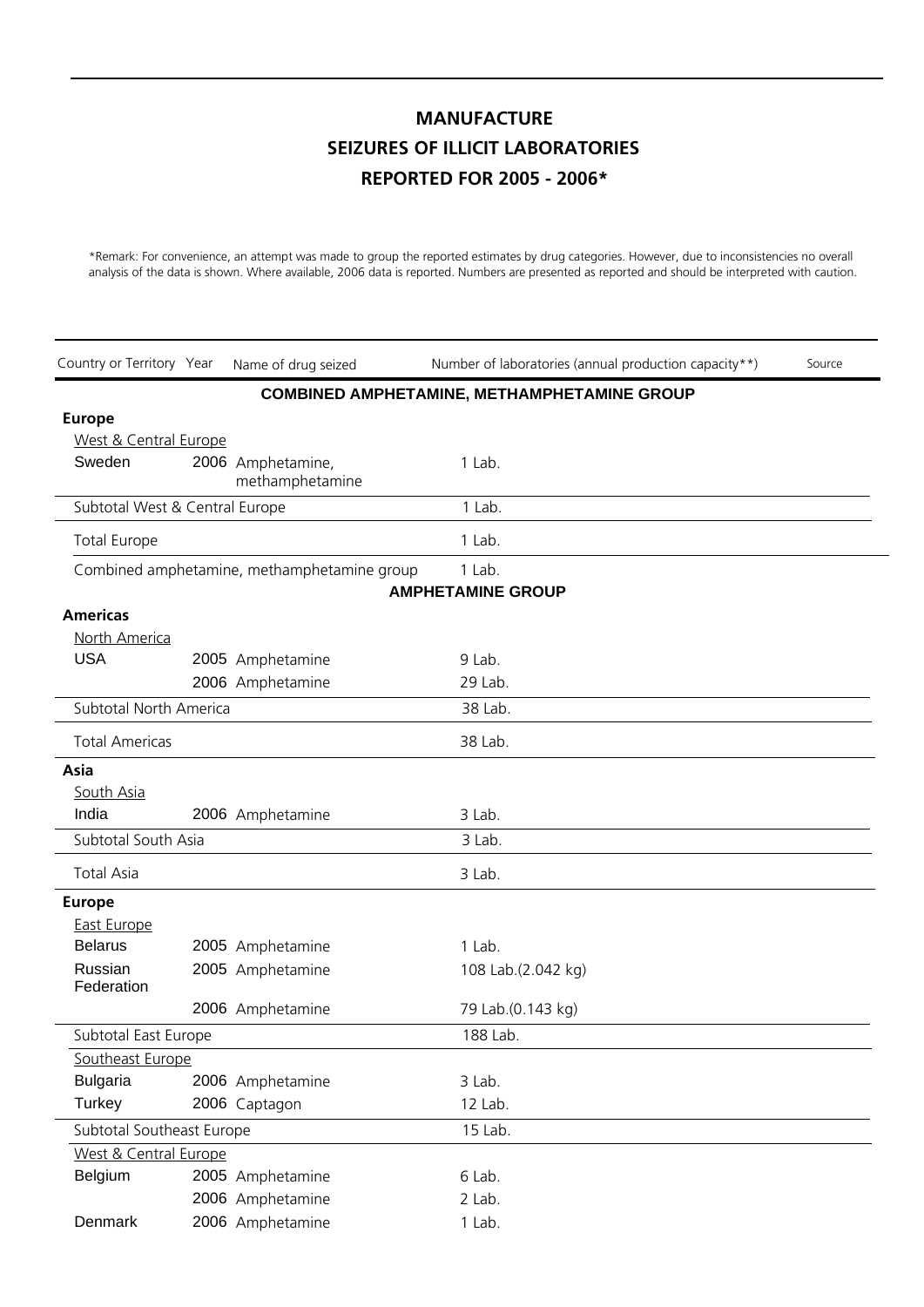| Country or Territory Year         | Name of drug seized                       | Number of laboratories (annual production capacity**)          | Source |
|-----------------------------------|-------------------------------------------|----------------------------------------------------------------|--------|
| Estonia                           | 2006 Amphetamine                          | 2 Lab.(1.500 kg)                                               |        |
| Germany                           | 2005 Amphetamine                          | 6 Lab.                                                         |        |
|                                   | 2006 Amphetamine                          | 4 Lab.                                                         |        |
| Lithuania                         | 2005 Amphetamine                          | 1 Lab.                                                         |        |
| Netherlands                       | 2005 Amphetamine                          | 8 Lab.                                                         |        |
|                                   | 2006 Amphetamine                          | 8 Lab.(17.000 kg)                                              |        |
| Poland                            | 2005 Amphetamine                          | 20 Lab.                                                        |        |
|                                   | 2006 Amphetamine                          | 13 Lab.                                                        |        |
| Subtotal West & Central Europe    |                                           | 71 Lab.                                                        |        |
| <b>Total Europe</b>               |                                           | 274 Lab.                                                       |        |
| <b>Oceania</b>                    |                                           |                                                                |        |
| Oceania                           |                                           |                                                                |        |
| Australia                         | 2005 Amphetamine                          | 269 Lab.                                                       | Govt   |
|                                   | 2006 Amphetamine                          | 280 Lab.                                                       | Govt   |
| Subtotal Oceania                  |                                           | 549 Lab.                                                       |        |
| <b>Total Oceania</b>              |                                           | 549 Lab.                                                       |        |
| Amphetamine group                 |                                           | 864 Lab.                                                       |        |
|                                   |                                           | <b>COMBINED AMPHETAMINE, METHAMPHETAMINE AND ECSTASY GROUP</b> |        |
| Asia                              |                                           |                                                                |        |
| <b>East and South-East Asia</b>   |                                           |                                                                |        |
| Indonesia                         | 2006 ecstasy, crystal<br>methamphetamine  | 1 Lab.                                                         | F.O    |
| Subtotal East and South-East Asia |                                           | 1 Lab.                                                         |        |
| <b>Total Asia</b>                 |                                           | 1 Lab.                                                         |        |
| <b>Oceania</b>                    |                                           |                                                                |        |
| Oceania                           |                                           |                                                                |        |
| Australia                         | 2005 Other                                | 101 Lab.                                                       | Govt   |
|                                   | 2006 Other                                | 75 Lab.                                                        | Govt   |
| Subtotal Oceania                  |                                           | 176 Lab.                                                       |        |
| Total Oceania                     |                                           | 176 Lab.                                                       |        |
| ecstasy group                     | Combined amphetamine, methamphetamine and | 177 Lab.                                                       |        |
|                                   |                                           | <b>METHAMPHETAMINE GROUP</b>                                   |        |
| <b>Africa</b>                     |                                           |                                                                |        |
| Southern Africa                   |                                           |                                                                |        |
| South Africa                      | 2005 Methamphetamine                      | 11 Lab.                                                        |        |
|                                   | 2006 Methamphetamine                      | 17 Lab.                                                        |        |
| Subtotal Southern Africa          |                                           | 28 Lab.                                                        |        |
| <b>Total Africa</b>               |                                           | 28 Lab.                                                        |        |
| <b>Americas</b>                   |                                           |                                                                |        |
| North America                     |                                           |                                                                |        |
| Canada                            | 2005 Methamphetamine                      | 29 Lab.                                                        |        |
|                                   | 2006 Methamphetamine                      | 23 Lab.                                                        |        |
| Mexico                            | 2005 Methamphetamine                      | 34 Lab.                                                        |        |
|                                   | 2006 Methamphetamine                      | 23 Lab.                                                        |        |
| <b>USA</b>                        | 2005 Methamphetamine                      | 12115 Lab.                                                     |        |
|                                   |                                           |                                                                |        |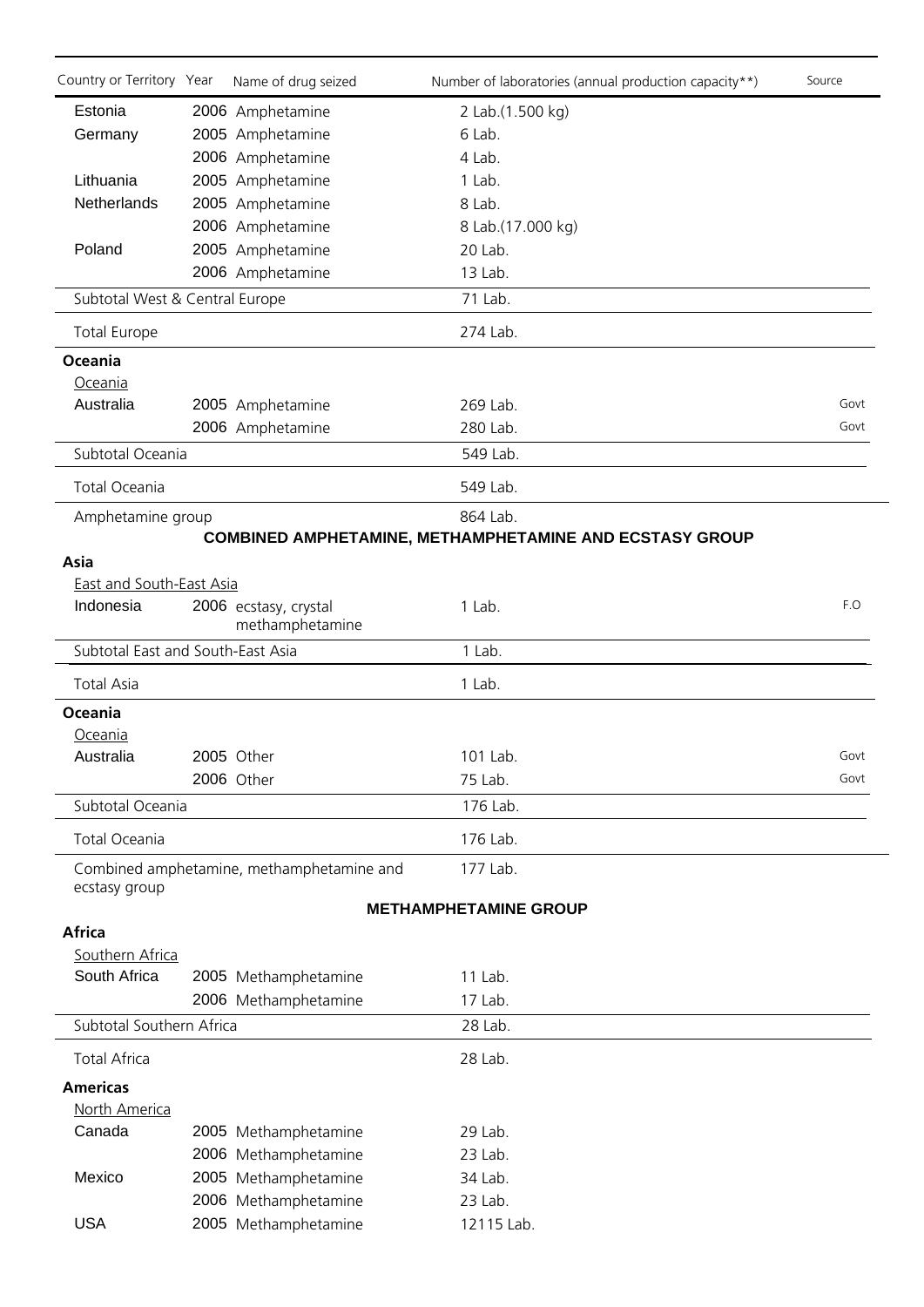| Country or Territory Year         |          | Name of drug seized              | Number of laboratories (annual production capacity**) | Source       |
|-----------------------------------|----------|----------------------------------|-------------------------------------------------------|--------------|
| <b>USA</b>                        | 2005 Ice |                                  | 29 Lab.                                               |              |
|                                   |          | 2006 Methamphetamine             | 6827 Lab.                                             |              |
|                                   | 2006 Ice |                                  | 5 Lab.                                                |              |
| Subtotal North America            |          |                                  | 19085 Lab.                                            |              |
| <b>Total Americas</b>             |          |                                  | 19085 Lab.                                            |              |
| Asia                              |          |                                  |                                                       |              |
| <b>East and South-East Asia</b>   |          |                                  |                                                       |              |
| China                             |          | 2005 Methamphetamine & other ATS | 37 Lab.                                               | Govt         |
|                                   |          | 2006 Methamphetamine             | 53 Lab.                                               |              |
| Hong Kong<br>SAR, China           |          | 2005 Methylamphetamine           | 1 Lab.                                                | Govt.        |
| Indonesia                         |          | 2005 Methamphetamine             | 1 Lab.(48000000 u.)                                   | F.O          |
|                                   |          | 2006 Methamphetamine             | 1 Lab.                                                | F.O          |
| Myanmar                           |          | 2005 Methamphetamine             | 2 Lab.                                                |              |
|                                   |          | 2006 Methamphetamine             | 8 Lab.                                                |              |
| Philippines                       |          | 2005 Shabu                       | 7 Lab.                                                |              |
|                                   |          | 2006 Shabu                       | 4 Lab.                                                |              |
| Viet Nam                          |          | 2005 Methamphetamine             | 1 Lab.                                                | F.O          |
| Subtotal East and South-East Asia |          |                                  | 115 Lab.                                              |              |
| South Asia                        |          |                                  |                                                       |              |
| India                             |          | 2005 Methamphetamine             | 1 Lab.                                                | <b>INCSR</b> |
| Subtotal South Asia               |          |                                  | 1 Lab.                                                |              |
| <b>Total Asia</b>                 |          |                                  | 116 Lab.                                              |              |
| <b>Europe</b>                     |          |                                  |                                                       |              |
| <b>East Europe</b>                |          |                                  |                                                       |              |
| Moldova, Rep.                     |          | 2005 Methamphetamine             | 49 Lab.                                               |              |
|                                   |          | 2006 Methamphetamine             | 56 Lab.                                               |              |
| Subtotal East Europe              |          |                                  | 105 Lab.                                              |              |
| West & Central Europe             |          |                                  |                                                       |              |
| Czech Rep.                        |          | 2005 Methamphetamine             | 261 Lab.                                              |              |
|                                   |          | 2006 Methamphetamine             | 418 Lab.                                              |              |
| Lithuania                         |          | 2006 Methamphetamine             | 1 Lab.(10.500 kg)                                     |              |
| Slovakia                          |          | 2006 Methamphetamine             |                                                       |              |
| Subtotal West & Central Europe    |          |                                  | 680 Lab.                                              |              |
| <b>Total Europe</b>               |          |                                  | 785 Lab.                                              |              |
| <b>Oceania</b>                    |          |                                  |                                                       |              |
| Oceania                           |          |                                  |                                                       |              |
| New Zealand                       |          | 2005 Methamphetamine             | 204 Lab.                                              |              |
|                                   |          | 2006 Methamphetamine             | 211 Lab.                                              |              |
| Subtotal Oceania                  |          |                                  | 415 Lab.                                              |              |
| Total Oceania                     |          |                                  | 415 Lab.                                              |              |
| Methamphetamine group             |          |                                  | 20429 Lab.<br><b>ECSTASY GROUP</b>                    |              |
| <b>Americas</b>                   |          |                                  |                                                       |              |
| North America                     |          |                                  |                                                       |              |
| Canada                            |          | 2005 MDMA                        | 17 Lab.                                               |              |
|                                   |          | 2005 MDA                         | 2 Lab.                                                |              |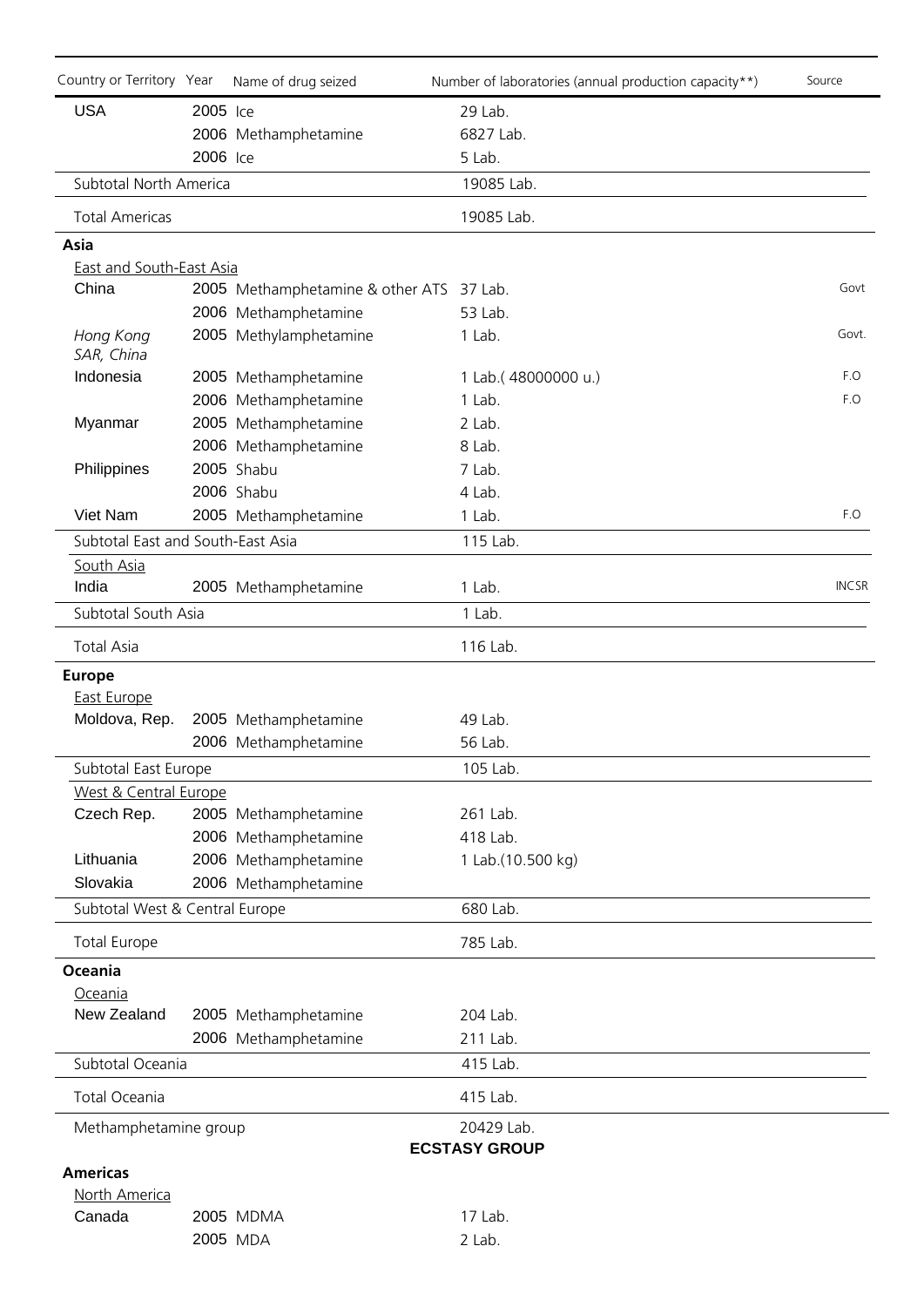| Country or Territory Year         | Name of drug seized  | Number of laboratories (annual production capacity**) | Source       |
|-----------------------------------|----------------------|-------------------------------------------------------|--------------|
| Canada                            | 2006 MDA             | 1 Lab.                                                |              |
|                                   | 2006 MDMA            | 15 Lab.( 65000000 u.)                                 |              |
| <b>USA</b>                        | 2005 MDMA            | 18 Lab.                                               |              |
|                                   | 2006 MDMA            | 19 Lab.                                               |              |
| Subtotal North America            |                      | 72 Lab.                                               |              |
| <b>Total Americas</b>             |                      | 72 Lab.                                               |              |
| Asia                              |                      |                                                       |              |
| <b>East and South-East Asia</b>   |                      |                                                       |              |
| China                             | 2006 MDMA            | 2 Lab.                                                |              |
| Hong Kong<br>SAR, China           | 2006 MDMA            | 1 Lab.                                                |              |
| Subtotal East and South-East Asia |                      | 3 Lab.                                                |              |
| South Asia                        |                      |                                                       |              |
| India                             | 2005 Ecstasy         | 1 Lab.                                                | <b>INCSR</b> |
| Subtotal South Asia               |                      | 1 Lab.                                                |              |
| <b>Total Asia</b>                 |                      | 4 Lab.                                                |              |
| <b>Europe</b>                     |                      |                                                       |              |
| West & Central Europe             |                      |                                                       |              |
| Belgium                           | 2005 Ecstasy         | 5 Lab.                                                |              |
| Germany                           | 2006 MDA             | 2 Lab.                                                |              |
| Netherlands                       | 2005 MDMA tabletting | 5 Lab.                                                |              |
|                                   | 2005 MDMA            | 2 Lab.                                                |              |
|                                   | 2005 Liquid MDMA     | 1 Lab.                                                |              |
|                                   | 2006 Liquid MDMA     | 1 Lab.                                                |              |
|                                   | 2006 MDMA tabletting | 5 Lab.(5000000 u.)                                    |              |
|                                   | 2006 MDMA            | 2 Lab.(10000000 u.)                                   |              |
| Subtotal West & Central Europe    |                      | 23 Lab.                                               |              |
| <b>Total Europe</b>               |                      | 23 Lab.                                               |              |
| <b>Oceania</b>                    |                      |                                                       |              |
| Oceania                           |                      |                                                       |              |
| Australia                         | 2005 MDMA            | 10 Lab.                                               | Govt         |
|                                   | 2006 MDMA            | 7 Lab.                                                | Govt         |
| Subtotal Oceania                  |                      | 17 Lab.                                               |              |
| Total Oceania                     |                      | 17 Lab.                                               |              |
| Ecstasy group                     |                      | 116 Lab.                                              |              |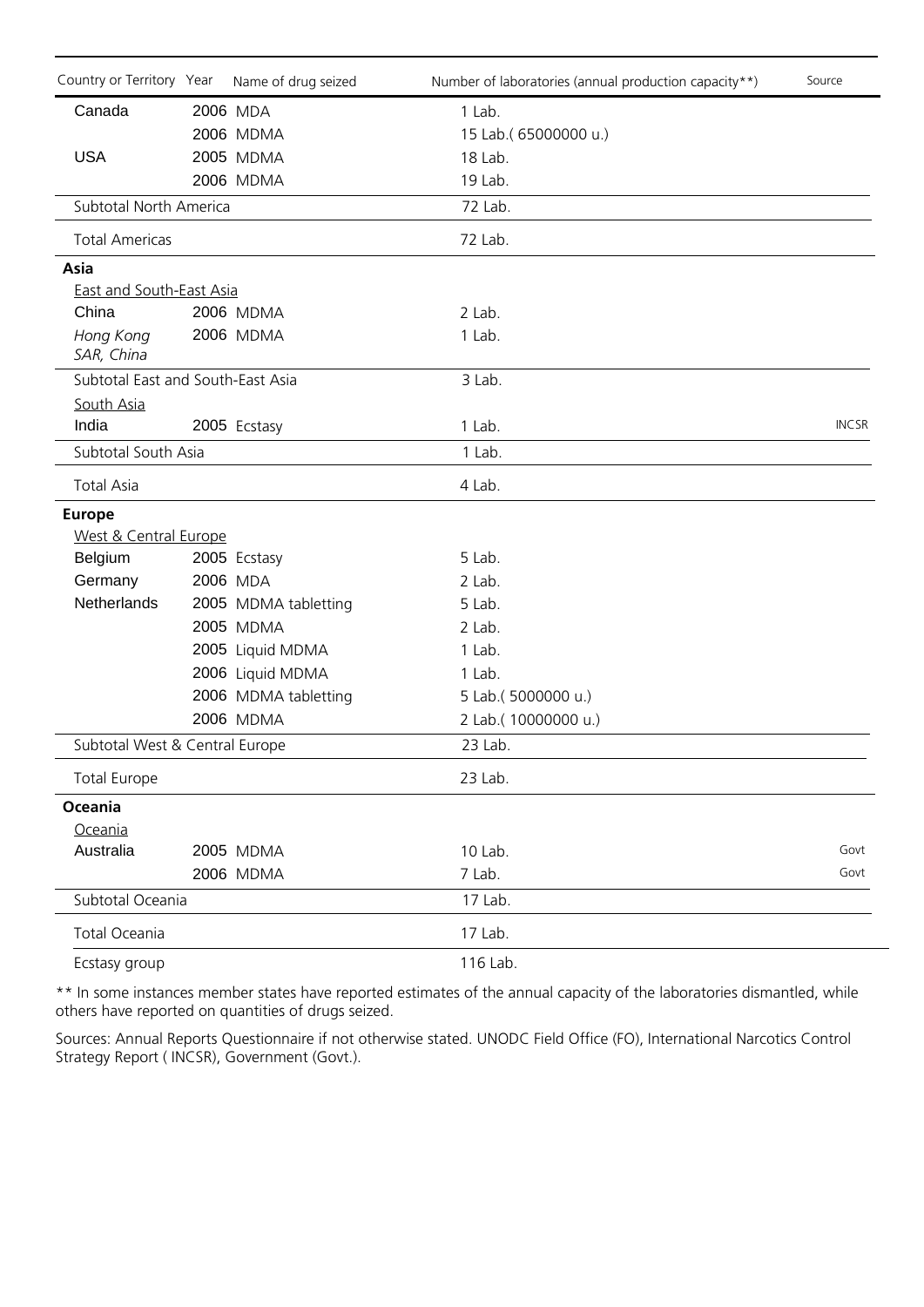\*Remark: For convenience, an attempt was made to group the reported estimates by drug categories. However, due to inconsistencies no overall analysis of the data is shown. Where available, 2006 data is reported. Numbers are presented as reported and should be interpreted with caution.

| Country or Territory Year         | Name of drug seized | Number of laboratories (annual production capacity**) | Source |
|-----------------------------------|---------------------|-------------------------------------------------------|--------|
|                                   |                     | <b>CANNABIS GROUP</b>                                 |        |
| <b>Africa</b>                     |                     |                                                       |        |
| Southern Africa                   |                     |                                                       |        |
| South Africa                      | 2005 Cannabis       | 1 Lab.                                                |        |
|                                   | 2006 Cannabis       | 2 Lab.                                                |        |
| Subtotal Southern Africa          |                     | 3 Lab.                                                |        |
| <b>Total Africa</b>               |                     | 3 Lab.                                                |        |
| <b>Americas</b>                   |                     |                                                       |        |
| North America                     |                     |                                                       |        |
| Canada                            | 2005 Cannabis Ext.  | 5 Lab.                                                |        |
|                                   | 2006 Cannabis       | 3 Lab.                                                |        |
| Subtotal North America            |                     | 8 Lab.                                                |        |
| South America                     |                     |                                                       |        |
| Colombia                          | 2006 Cannabis herb  | 1 Lab.                                                |        |
| Subtotal South America            |                     | 1 Lab.                                                |        |
| <b>Total Americas</b>             |                     | 9 Lab.                                                |        |
| Asia                              |                     |                                                       |        |
| <b>East and South-East Asia</b>   |                     |                                                       |        |
| Hong Kong<br>SAR, China           | 2006 Cannabis       | 3 Lab.                                                |        |
| Subtotal East and South-East Asia |                     | 3 Lab.                                                |        |
| <b>Total Asia</b>                 |                     | 3 Lab.                                                |        |
| <b>Europe</b>                     |                     |                                                       |        |
| <b>East Europe</b>                |                     |                                                       |        |
| Moldova, Rep.                     | 2005 Marijuana      | 173 Lab.                                              |        |
|                                   | 2006 Herb           | 241 Lab.                                              |        |
| Russian<br>Federation             | 2005 Herb           | 698 Lab.(1137.000 kg)                                 |        |
|                                   | 2005 Resin oil      | 417 Lab.(63.491 kg)                                   |        |
|                                   | 2006 Resin          | 380 Lab.(41.174 kg)                                   |        |
|                                   | 2006 Herb           | 601 Lab.(2323.000 kg)                                 |        |
| Subtotal East Europe              |                     | 2510 Lab.                                             |        |
| West & Central Europe             |                     |                                                       |        |
| Belgium                           | 2006 Cannabis       | 244 Lab.                                              |        |
| Czech Rep.                        | 2005 Cannabis       | 11 Lab.                                               |        |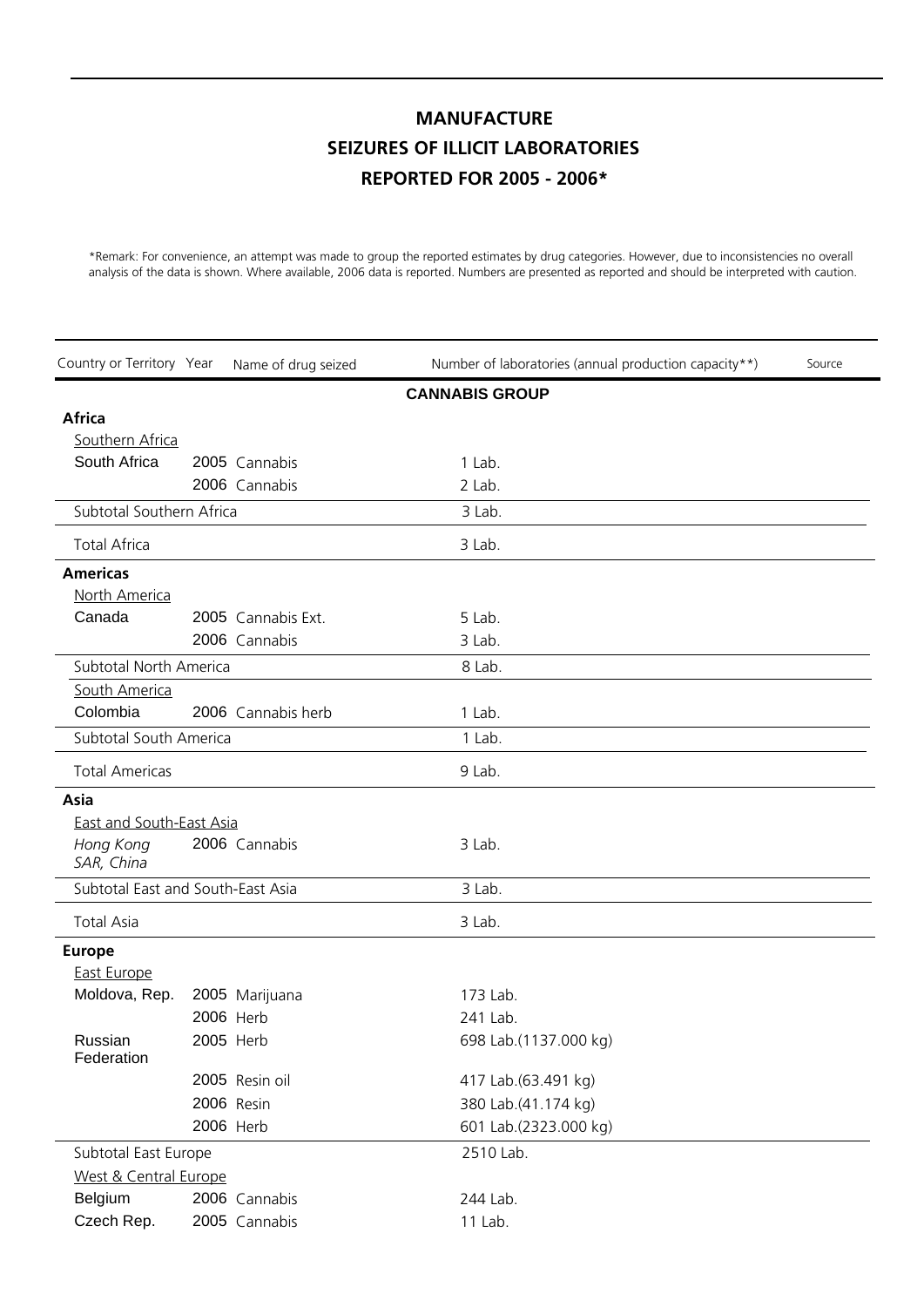| Country or Territory Year      | Name of drug seized | Number of laboratories (annual production capacity**) | Source |
|--------------------------------|---------------------|-------------------------------------------------------|--------|
| Czech Rep.                     | 2006 Cannabis       | 19 Lab.                                               |        |
| Latvia                         | 2005 Marijuana      | 1 Lab.                                                |        |
| Slovakia                       | 2006 Cannabis       |                                                       |        |
| Spain                          | <b>2006</b> Resin   | 2 Lab.                                                |        |
| Subtotal West & Central Europe |                     | 277 Lab.                                              |        |
| Total Europe                   |                     | 2787 Lab.                                             |        |
| Cannabis group                 |                     | 2802 Lab.                                             |        |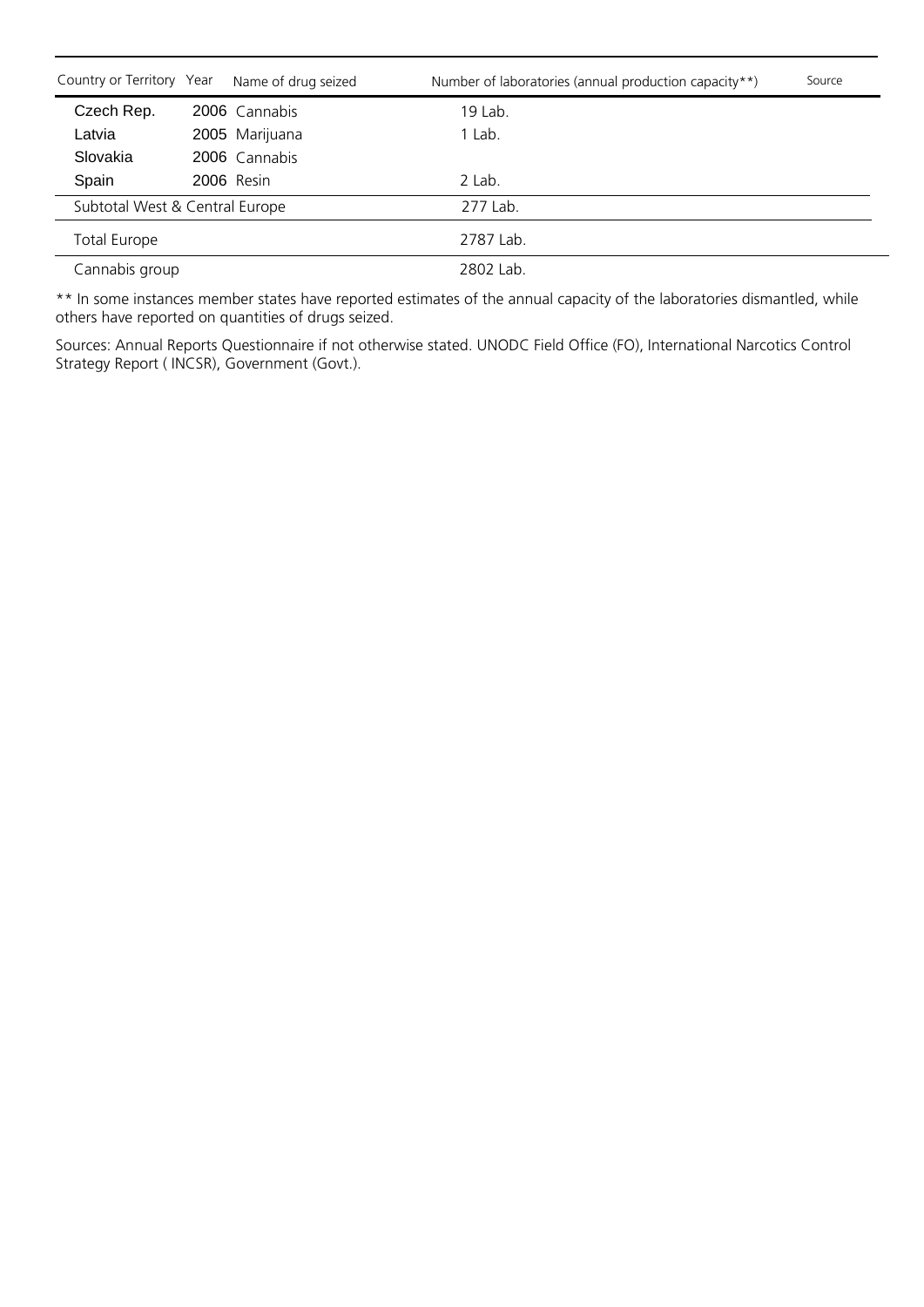\*Remark: For convenience, an attempt was made to group the reported estimates by drug categories. However, due to inconsistencies no overall analysis of the data is shown. Where available, 2006 data is reported. Numbers are presented as reported and should be interpreted with caution.

| Country or Territory Year | Name of drug seized | Number of laboratories (annual production capacity**) | Source       |
|---------------------------|---------------------|-------------------------------------------------------|--------------|
|                           |                     | <b>COCA GROUP</b>                                     |              |
| Africa                    |                     |                                                       |              |
| Southern Africa           |                     |                                                       |              |
| South Africa              | 2005 Cocaine        | 1 Lab.                                                |              |
|                           | 2006 Cocaine        | 1 Lab.                                                |              |
| Subtotal Southern Africa  |                     | 2 Lab.                                                |              |
| <b>Total Africa</b>       |                     | 2 Lab.                                                |              |
| <b>Americas</b>           |                     |                                                       |              |
| North America             |                     |                                                       |              |
| <b>USA</b>                | 2005 Cocaine        | 1 Lab.                                                |              |
|                           | 2006 Cocaine        | 4 Lab.                                                |              |
| Subtotal North America    |                     | 5 Lab.                                                |              |
| South America             |                     |                                                       |              |
| Argentina                 | 2005 Cocaine        | 11 Lab.                                               |              |
|                           | 2005 Paste Base     | 2 Lab.                                                |              |
|                           | 2006 Coca paste     | 1 Lab.                                                |              |
|                           | 2006 Cocaine        | 9 Lab.                                                |              |
| <b>Bolivia</b>            | 2005 Cocaine HCL    | 3 Lab.                                                | F.O          |
|                           | 2005 Coca paste     | 2619 Lab.                                             | F.O          |
|                           | 2006 Cocaine base   | 4070 Lab.                                             | F.O          |
|                           | 2006 Cocaine HCL    | 5 Lab.                                                | F.O          |
| Chile                     | 2005 Cocaine        | 1 Lab.                                                |              |
|                           | 2006 HCL            | 2 Lab.(64.152 kg)                                     |              |
| Colombia                  | 2005 HCL            | 163 Lab.                                              |              |
|                           | 2005 Paste and base | 1780 Lab.                                             |              |
|                           | 2006 Cocaine base   | 1660 Lab.                                             |              |
|                           | 2006 HCL            | 201 Lab.                                              |              |
|                           | 2006 Coca paste     | 411 Lab.                                              |              |
| Peru                      | 2005 Cocaine base   | 1289 Lab.                                             | <b>INCSR</b> |
|                           | 2006 Cocaine HCL    | 11 Lab.(10785.000 kg)                                 |              |
| Venezuela                 | 2005 Cocaine        | 18 Lab.                                               | <b>INCSR</b> |
| Subtotal South America    |                     | 12256 Lab.                                            |              |

Total Americas 12261 Lab.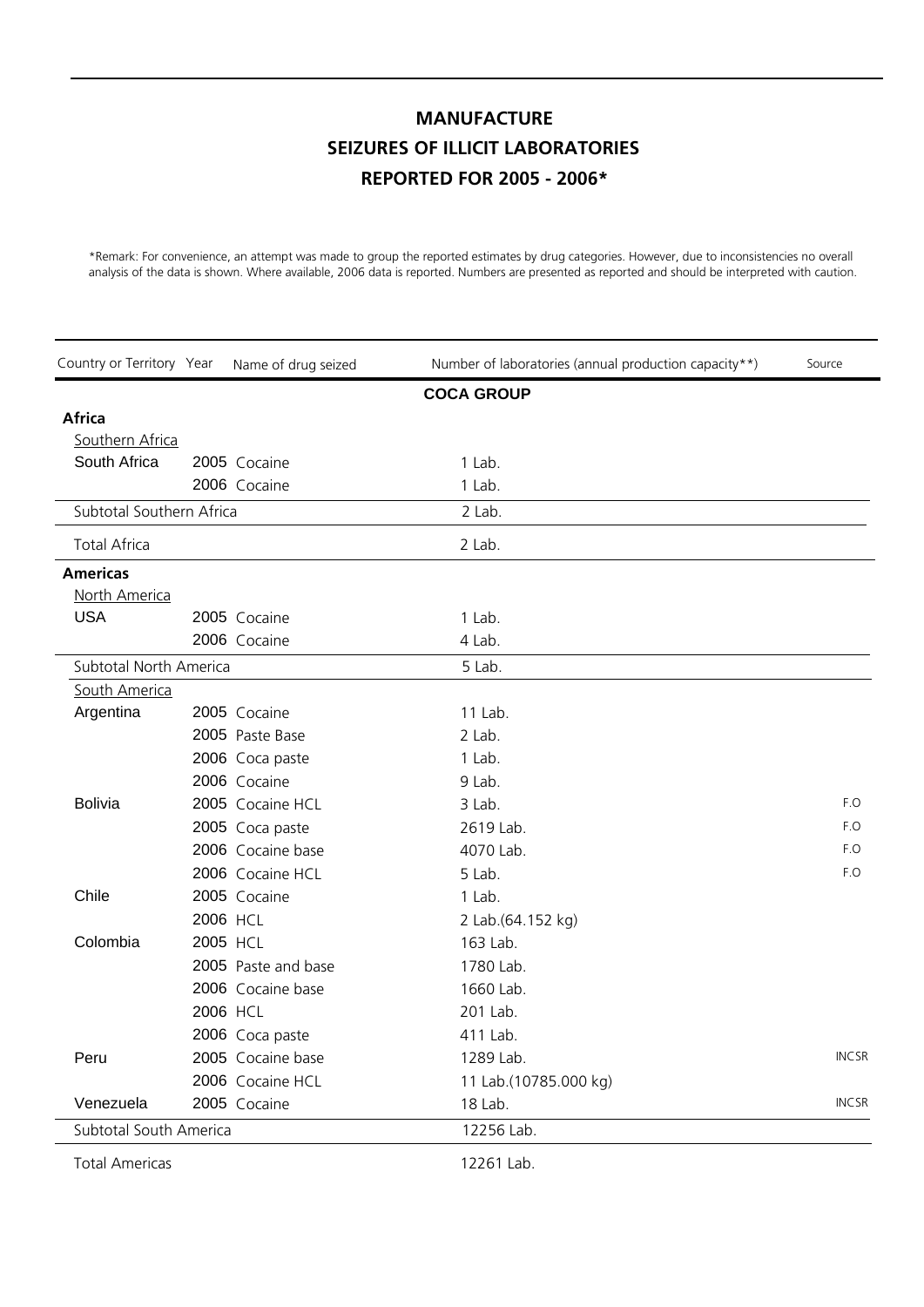| Country or Territory Year      | Name of drug seized               | Number of laboratories (annual production capacity**) | Source |
|--------------------------------|-----------------------------------|-------------------------------------------------------|--------|
| Asia                           |                                   |                                                       |        |
| East and South-East Asia       |                                   |                                                       |        |
| Hong Kong<br>SAR, China        | 2006 crack                        | 5 Lab.                                                |        |
|                                | Subtotal East and South-East Asia | 5 Lab.                                                |        |
| <b>Total Asia</b>              |                                   | 5 Lab.                                                |        |
| <b>Europe</b>                  |                                   |                                                       |        |
| West & Central Europe          |                                   |                                                       |        |
| France                         | 2005 HCL                          | 1 Lab.                                                |        |
| Spain                          | 2005 Cocaine                      | 11 Lab.(25.557 kg)                                    |        |
|                                | 2006 Cocaine                      | 10 Lab.                                               |        |
| Subtotal West & Central Europe |                                   | 22 Lab.                                               |        |
| <b>Total Europe</b>            |                                   | 22 Lab.                                               |        |
| Oceania                        |                                   |                                                       |        |
| Oceania                        |                                   |                                                       |        |
| Australia                      | 2005 Cocaine                      | 1 Lab.                                                | Govt   |
| Subtotal Oceania               |                                   | 1 Lab.                                                |        |
| Total Oceania                  |                                   | 1 Lab.                                                |        |
| Coca group                     |                                   | 12291 Lab.                                            |        |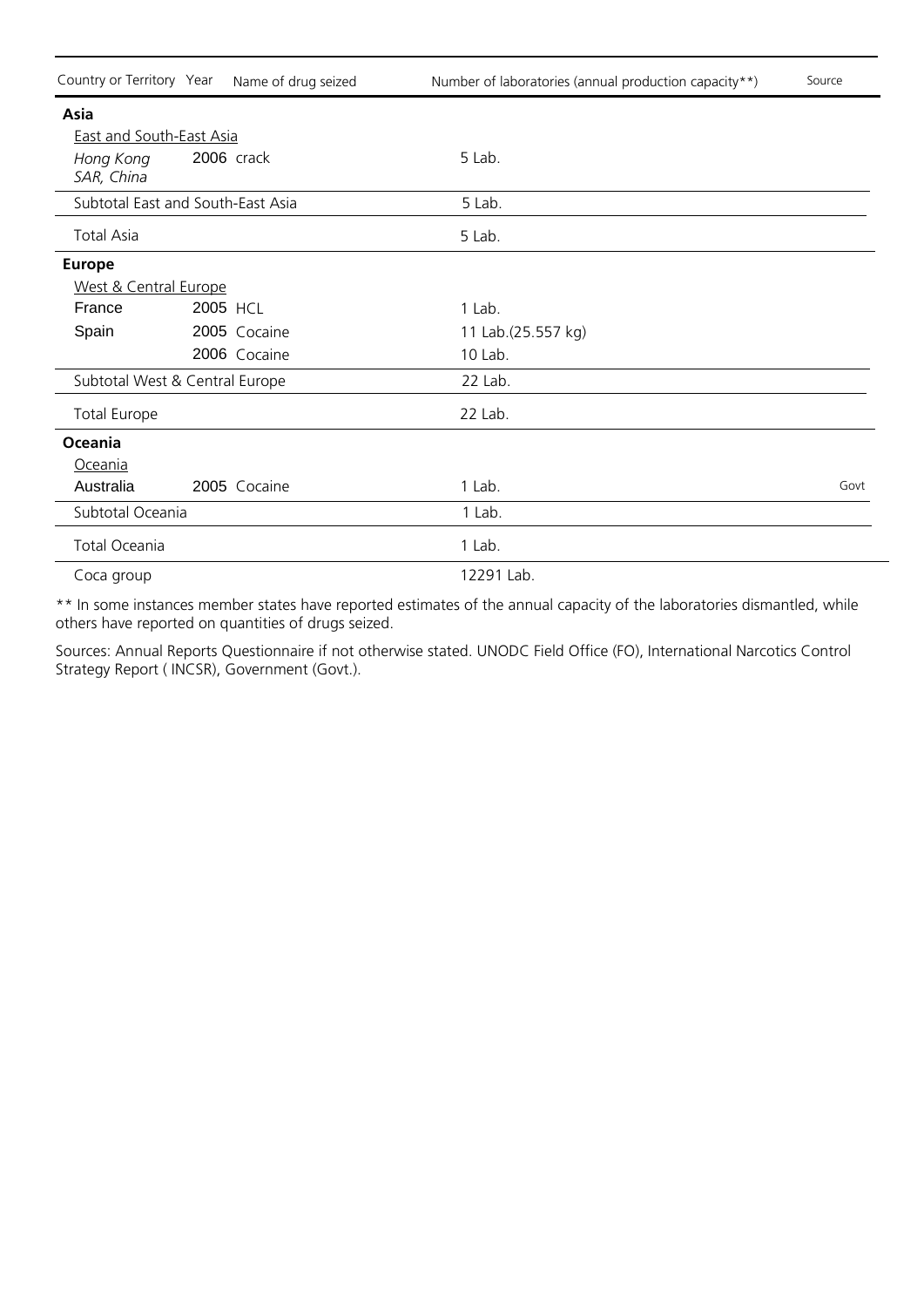\*Remark: For convenience, an attempt was made to group the reported estimates by drug categories. However, due to inconsistencies no overall analysis of the data is shown. Where available, 2006 data is reported. Numbers are presented as reported and should be interpreted with caution.

| Country or Territory Year             | Name of drug seized                            | Number of laboratories (annual production capacity**) | Source |
|---------------------------------------|------------------------------------------------|-------------------------------------------------------|--------|
|                                       |                                                | <b>OPIATE GROUP</b>                                   |        |
| <b>Americas</b>                       |                                                |                                                       |        |
| South America                         |                                                |                                                       |        |
| Colombia                              | 2005 Heroin                                    | 6 Lab.                                                |        |
|                                       | 2006 Heroin                                    | 7 Lab.                                                |        |
| Subtotal South America                |                                                | 13 Lab.                                               |        |
| <b>Total Americas</b>                 |                                                | 13 Lab.                                               |        |
| Asia                                  |                                                |                                                       |        |
| <b>East and South-East Asia</b>       |                                                |                                                       |        |
| China                                 | 2006 Heroin                                    | 12 Lab.                                               |        |
|                                       | 2006 Opium                                     | 2 Lab.                                                |        |
| Hong Kong<br>SAR, China               | 2006 Heroin                                    | 2 Lab.                                                |        |
| Myanmar                               | 2005 Heroin                                    | 4 Lab.                                                |        |
|                                       | 2006 Heroin                                    | 10 Lab.                                               |        |
| Subtotal East and South-East Asia     |                                                | 30 Lab.                                               |        |
| Near and Middle East /South-West Asia |                                                |                                                       |        |
| Afghanistan                           | 2005 Heroin                                    | 188 Lab.                                              |        |
|                                       | Subtotal Near and Middle East /South-West Asia | 188 Lab.                                              |        |
| South Asia                            |                                                |                                                       |        |
| India                                 | 2005 Morphine                                  | 1 Lab.                                                | Govt   |
|                                       | 2005 Heroin                                    | 2 Lab.                                                | Govt   |
|                                       | 2006 Morphine                                  | 3 Lab.                                                | Govt   |
| Subtotal South Asia                   |                                                | 6 Lab.                                                |        |
| <b>Total Asia</b>                     |                                                | 224 Lab.                                              |        |
| <b>Europe</b>                         |                                                |                                                       |        |
| <b>East Europe</b>                    |                                                |                                                       |        |
| <b>Belarus</b>                        | 2005 Methadone                                 | 1 Lab.(5000.000 kg)                                   |        |
| Moldova, Rep.                         | 2005 Acetylated opium                          | 282 Lab.                                              |        |
|                                       | 2006 Opium raw                                 | 112 Lab.                                              |        |
| Russian<br>Federation                 | 2005 Heroin                                    | 6 Lab.(0.004 kg)                                      |        |
|                                       | 2005 Morphine                                  | 8 Lab.(0.004 kg)                                      |        |
|                                       | 2005 Opium                                     | 346 Lab.(2.223 kg)                                    |        |
|                                       | 2006 Opium                                     | 186 Lab.(0.198 kg)                                    |        |
|                                       | 2006 Heroin                                    | 26 Lab.(0.048 kg)                                     |        |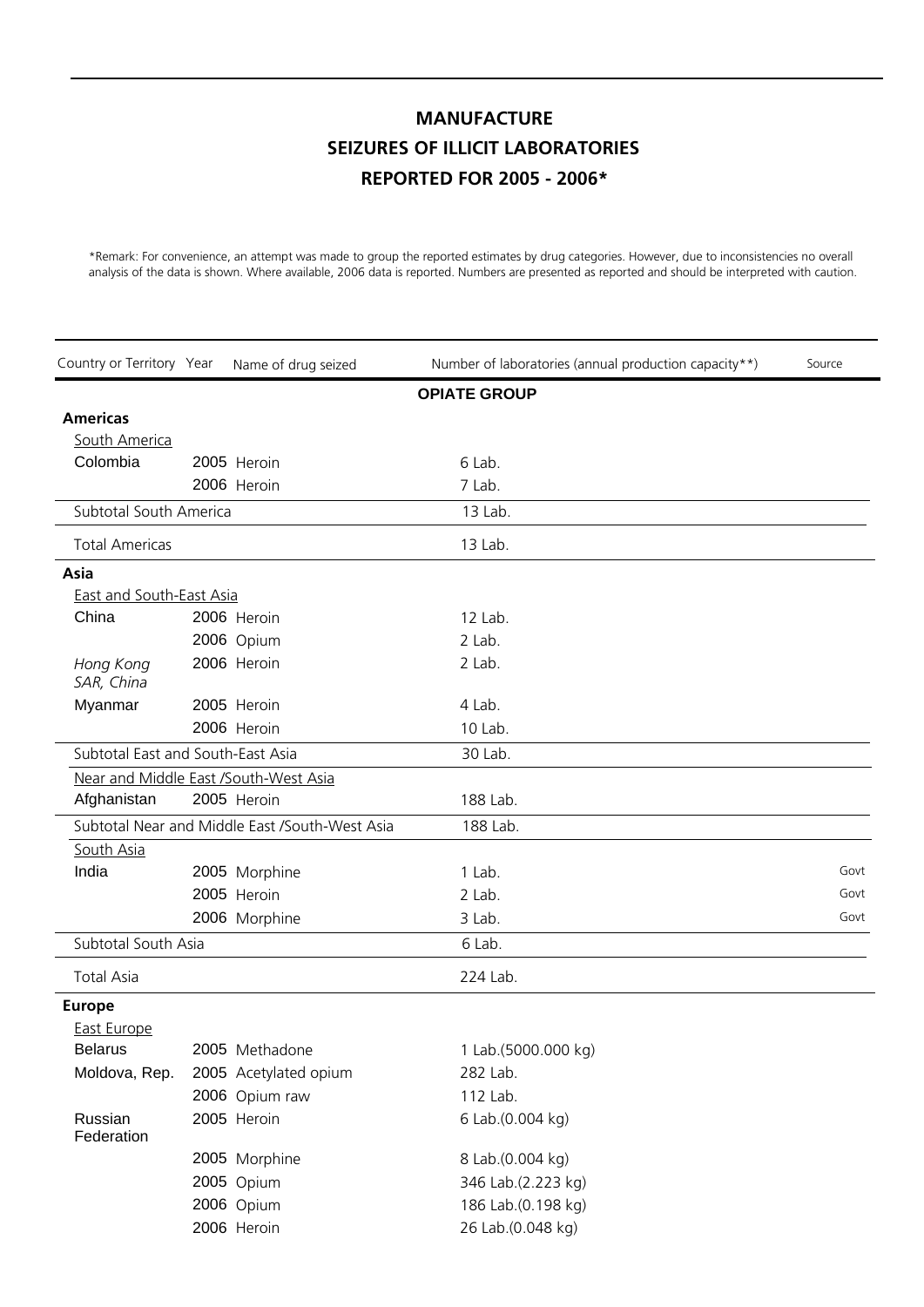| Country or Territory Year      | Name of drug seized | Number of laboratories (annual production capacity**) | Source |
|--------------------------------|---------------------|-------------------------------------------------------|--------|
| Russian<br>Federation          | 2006 Morphine       | 13 Lab.(0.565 kg)                                     |        |
| Ukraine                        | 2006 Opium          | 225 Lab.                                              |        |
| Subtotal East Europe           |                     | 1205 Lab.                                             |        |
| Southeast Europe               |                     |                                                       |        |
| Turkey                         | 2006 Heroin         | 1 Lab.                                                |        |
| Subtotal Southeast Europe      |                     | 1 Lab.                                                |        |
| West & Central Europe          |                     |                                                       |        |
| Germany                        | 2006 Fentanyl       | 1 Lab.                                                |        |
| Latvia                         | 2005 Methadone      | 1 Lab.                                                |        |
| Subtotal West & Central Europe |                     | 2 Lab.                                                |        |
| <b>Total Europe</b>            |                     | 1208 Lab.                                             |        |
| Oceania                        |                     |                                                       |        |
| Oceania                        |                     |                                                       |        |
| Australia                      | 2005 Heroin         | 5 Lab.                                                | Govt   |
|                                | 2006 Heroin         | 4 Lab.                                                | Govt   |
| Subtotal Oceania               |                     | 9 Lab.                                                |        |
| Total Oceania                  |                     | 9 Lab.                                                |        |
| Opiate group                   |                     | 1454 Lab.                                             |        |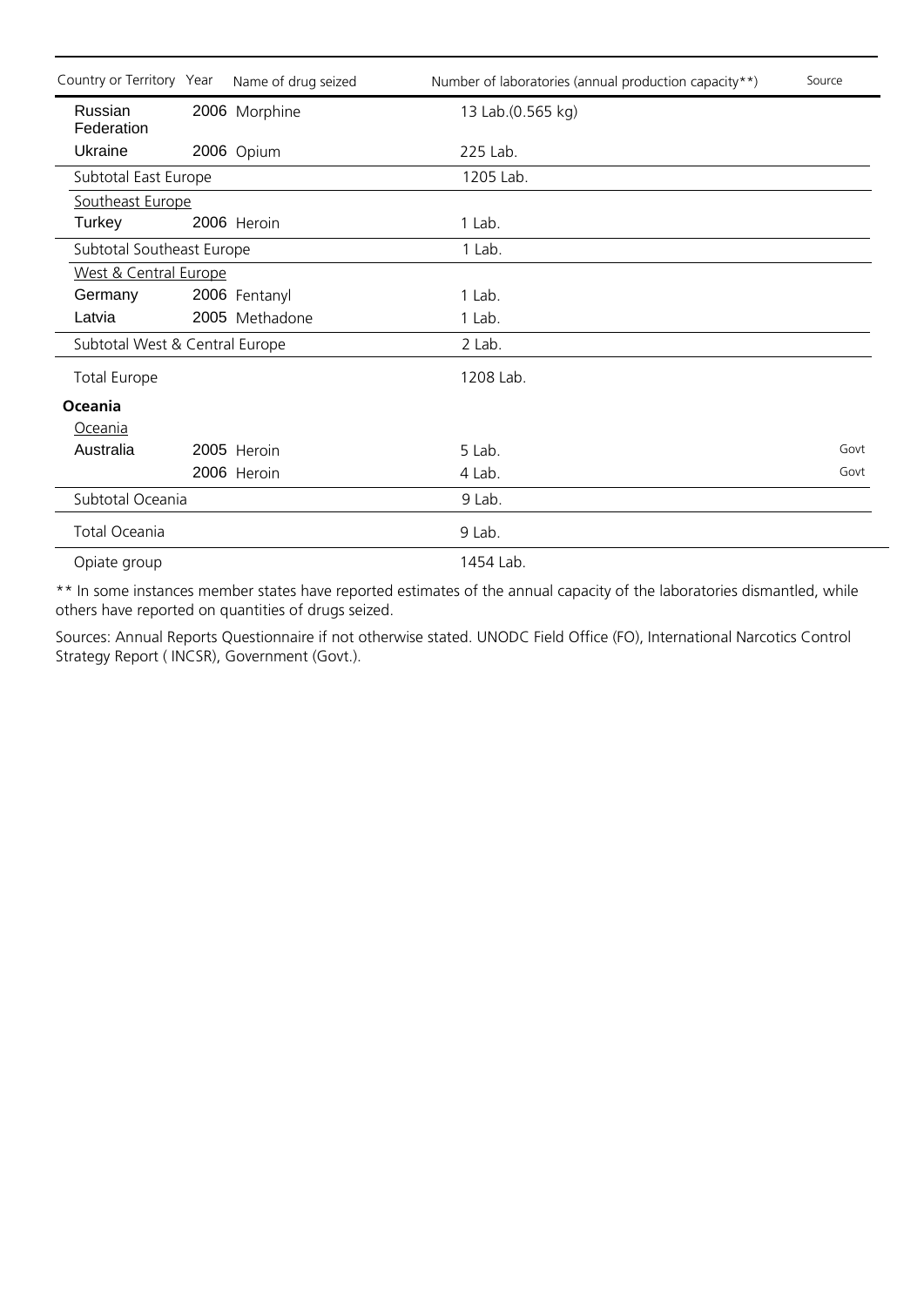\*Remark: For convenience, an attempt was made to group the reported estimates by drug categories. However, due to inconsistencies no overall analysis of the data is shown. Where available, 2006 data is reported. Numbers are presented as reported and should be interpreted with caution.

| Country or Territory Year  |  | Name of drug seized | Number of laboratories (annual production capacity**) | Source      |
|----------------------------|--|---------------------|-------------------------------------------------------|-------------|
|                            |  |                     | <b>OTHER SYNTHETIC STIMULANTS</b>                     |             |
| <b>Africa</b>              |  |                     |                                                       |             |
| Southern Africa            |  |                     |                                                       |             |
| South Africa               |  | 2005 Methcathinone  | 28 Lab.                                               |             |
|                            |  | 2006 Methcathinone  | 18 Lab.                                               |             |
| Subtotal Southern Africa   |  |                     | 46 Lab.                                               |             |
| <b>Total Africa</b>        |  |                     | 46 Lab.                                               |             |
| <b>Americas</b>            |  |                     |                                                       |             |
| North America              |  |                     |                                                       |             |
| <b>USA</b>                 |  | 2005 Methcathinone  | 36 Lab.                                               |             |
|                            |  | 2006 Methcathinone  | 12 Lab.                                               |             |
| Subtotal North America     |  |                     | 48 Lab.                                               |             |
| <b>Total Americas</b>      |  |                     | 48 Lab.                                               |             |
| Other synthetic stimulants |  |                     | 94 Lab.                                               |             |
|                            |  |                     | <b>DEPRESSANT GROUP</b>                               |             |
| <b>Africa</b>              |  |                     |                                                       |             |
| <b>East Africa</b>         |  |                     |                                                       |             |
| Kenya                      |  | 2006 Mandrax        | 1 Lab.                                                | <b>HNLF</b> |
| Subtotal East Africa       |  |                     | 1 Lab.                                                |             |
| Southern Africa            |  |                     |                                                       |             |
| South Africa               |  | 2005 Methaqualone   | 5 Lab.                                                |             |
|                            |  | 2006 GHB            | 2 Lab.                                                |             |
|                            |  | 2006 Methaqualone   | 2 Lab.                                                |             |
| Subtotal Southern Africa   |  |                     | 9 Lab.                                                |             |
| <b>Total Africa</b>        |  |                     | 10 Lab.                                               |             |
| <b>Americas</b>            |  |                     |                                                       |             |
| North America              |  |                     |                                                       |             |
| <b>USA</b>                 |  | 2005 GHB            | 4 Lab.                                                |             |
|                            |  | 2006 GHB            | 4 Lab.                                                |             |
| Subtotal North America     |  |                     | 8 Lab.                                                |             |
| <b>Total Americas</b>      |  |                     | 8 Lab.                                                |             |
| <b>Europe</b>              |  |                     |                                                       |             |
| West & Central Europe      |  |                     |                                                       |             |

Estonia 2006 GHB 1 Lab.(22.500 kg)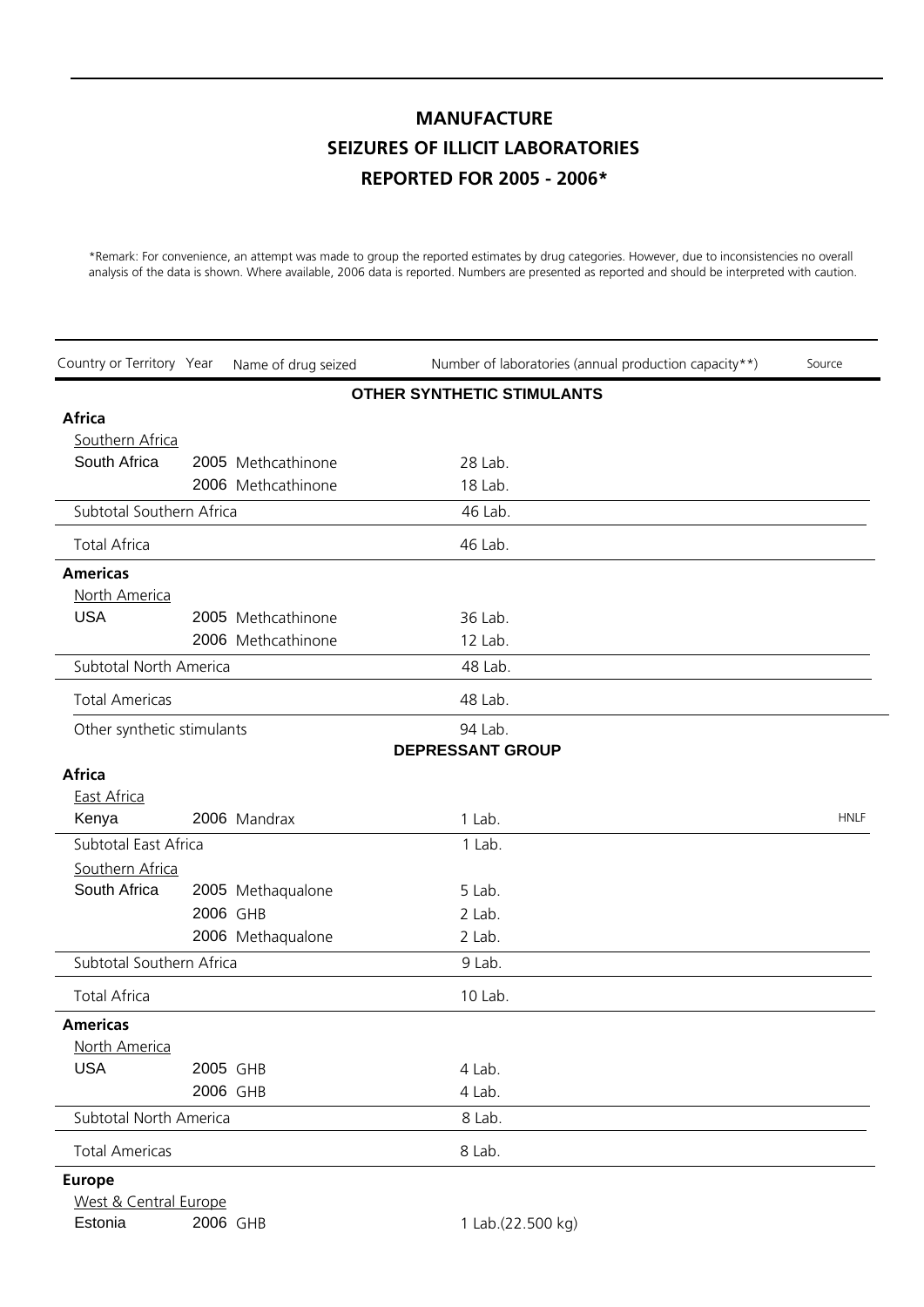| Country or Territory Year         |          | Name of drug seized  | Number of laboratories (annual production capacity**) | Source       |
|-----------------------------------|----------|----------------------|-------------------------------------------------------|--------------|
| Germany                           | 2005 GHB |                      | 2 Lab.                                                |              |
| Netherlands                       | 2005 GHB |                      | 1 Lab.                                                |              |
|                                   | 2006 GHB |                      | 1 Lab.                                                |              |
| Poland                            | 2005 GHB |                      | 1 Lab.                                                |              |
| Subtotal West & Central Europe    |          |                      | 6 Lab.                                                |              |
| <b>Total Europe</b>               |          |                      | 6 Lab.                                                |              |
| <b>Oceania</b>                    |          |                      |                                                       |              |
| Oceania                           |          |                      |                                                       |              |
| Australia                         | 2006 GHB |                      | 2 Lab.                                                | Govt         |
| Subtotal Oceania                  |          |                      | 2 Lab.                                                |              |
| Total Oceania                     |          |                      | 2 Lab.                                                |              |
| Depressant group                  |          |                      | 26 Lab.<br><b>HALLUCINOGEN GROUP</b>                  |              |
| <b>Americas</b>                   |          |                      |                                                       |              |
| North America                     |          |                      |                                                       |              |
| <b>USA</b>                        | 2005 PCP |                      | 11 Lab.                                               |              |
|                                   | 2006 PCP |                      | 4 Lab.                                                |              |
| Subtotal North America            |          |                      | 15 Lab.                                               |              |
| <b>Total Americas</b>             |          |                      | 15 Lab.                                               |              |
| <b>Europe</b>                     |          |                      |                                                       |              |
| West & Central Europe             |          |                      |                                                       |              |
| Netherlands                       | 2005 LSD |                      | 1 Lab.                                                |              |
|                                   | 2006 LSD |                      | 1 Lab.                                                |              |
| Subtotal West & Central Europe    |          |                      | 2 Lab.                                                |              |
| <b>Total Europe</b>               |          |                      | 2 Lab.                                                |              |
| Hallucinogen group                |          |                      | 17 Lab.                                               |              |
|                                   |          |                      | <b>OTHER</b>                                          |              |
| <b>Americas</b>                   |          |                      |                                                       |              |
| North America                     |          |                      |                                                       |              |
| Mexico                            |          | 2005 Other           | 4 Lab.                                                |              |
| Subtotal North America            |          |                      | 4 Lab.                                                |              |
| <b>Total Americas</b>             |          |                      | 4 Lab.                                                |              |
| <b>Asia</b>                       |          |                      |                                                       |              |
| <b>East and South-East Asia</b>   |          |                      |                                                       |              |
| Philippines                       |          | 2005 Ketamine        | 4 Lab.                                                |              |
| Subtotal East and South-East Asia |          |                      | 4 Lab.                                                |              |
| <b>Total Asia</b>                 |          |                      | 4 Lab.                                                |              |
| <b>Europe</b>                     |          |                      |                                                       |              |
| West & Central Europe             |          |                      |                                                       |              |
| Estonia                           |          | 2005 Synthetic drugs | 3 Lab.                                                | <b>INCSR</b> |
| Slovakia                          |          | 2005 Synthetic drugs | 14 Lab.                                               | <b>INCSR</b> |
| Subtotal West & Central Europe    |          |                      | 17 Lab.                                               |              |
| <b>Total Europe</b>               |          |                      | 17 Lab.                                               |              |
| Other                             |          |                      | 25 Lab.                                               |              |